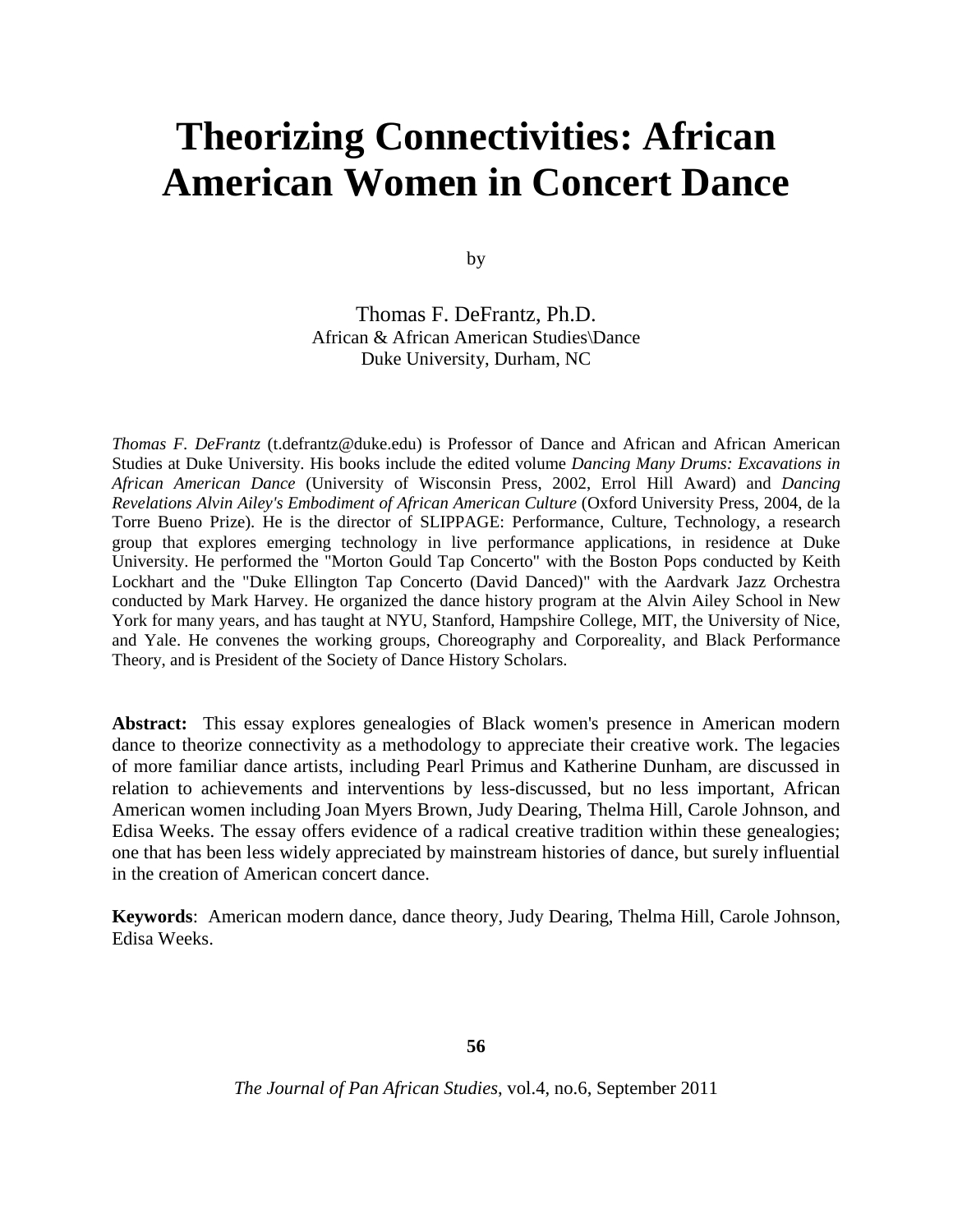In the United States, African American women have continuously enlivened American modern dance as company directors, designers, choreographers, performers, critics, and scholars. Unfortunately, their contributions to American culture have remained shadowed and poorly documented. This essay will trace genealogies of Black women's presence in American dance to underscore the prodigious potentials that these artists have enabled. The legacies of more familiar dance artists, including Pearl Primus and Katherine Dunham, will be discussed in relation to achievements and interventions by less-discussed, but no less important, African American women. In all, these women's work offers ways to theorize connectivity in dance. This essay offers evidence of a radical creative tradition within these genealogies; one that has been less widely appreciated, but surely influential in the creation of American concert dance.

#### **Essentializing Concepts of African American Women**

In the United States, African American women continually occupy a difficult status as "essential laborers" whose subjectivity has been scripted by dominant paradigms to have "no movement in a field of signification." According to performance theorist Daphne Brooks, the Black woman's body in the United States, "born out of diasporic plight and subject to pornotroping ... has countenanced a 'powerful stillness.'"<sup>1</sup> For Brooks, and many other Black feminist critics, African American women are too easily reduced to essentialized identities that stress their abilities to teach and nurture while operating outside the forces of power that define modern life. They are said to arrive in the circulations of industry and intellect only in ancillary, supportive positions. They are almost always discussed in relation to men, who recurrently employ rhetorics of domination to narrowly define their capacities and potential. They are considered sassy and mysterious, intriguing at times, but generally interchangeable. Unfortunately, confusedly, and far too often, Black women are heralded as the emotional backbone to the world, the mothers of us all, ready to serve and care for any in need, as well as those who act passively in terms of social momentum, and without recourse to dynamic subjectivity, sustained group agency, or charismatic leadership abilities.

These narratives diminish our capacity to recognize how African American women work in complex ways as creative agents in the processes of culture. Indeed, our impoverished discourse allows us to deny the interventions of Black women in the arts, and especially dance. It is still rare for researchers in dance to consider the gestures of women of color at all, and African American women in particular, so that we fail to recognize a continuous richness; a genealogy of committed creativity, radical intellect, and strategic resistance that are hallmarks of African American femininity. It should go without saying, but it does not: Black women in the United States create complex and sustainable gestures of culture, especially as a connectivity, even as they are routinely denied a centrality of presence in discourses of dance.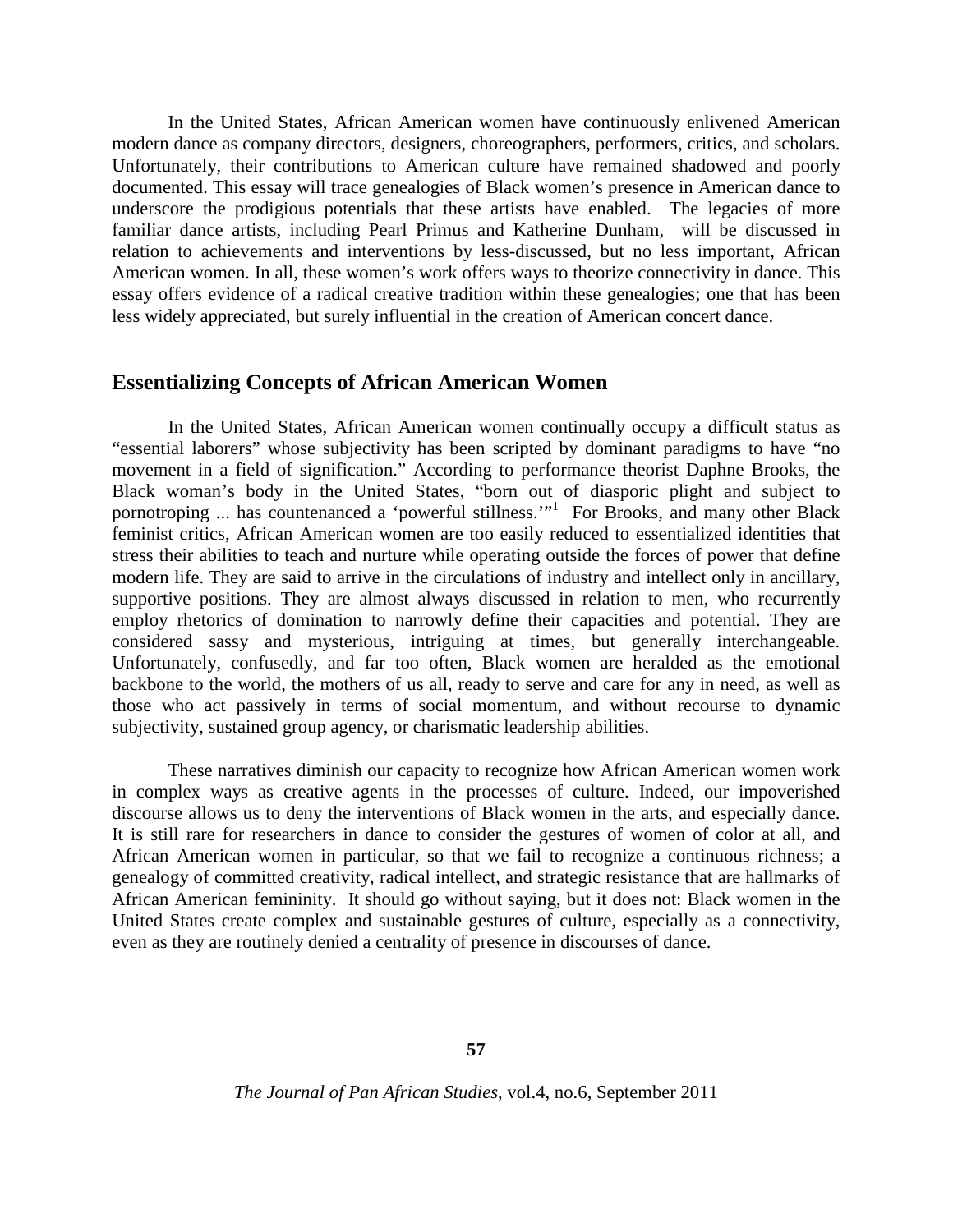## **Theorizing Culture and Connectivities**

In order to appreciate ways that African American women have enlivened dance, it will be useful to re-imagine how culture operates. We might conceive of culture as a connectivity, a means by which people share information, approaches, stories and remedies, creativity, or taste among each other. This "sharing among" could be considered an action of culture that allows us to recognize it. As an action or a performance of the gestures of sharing, culture could be defined by the modes of exchange that allow people to connect. In this view, culture might be defined by its ethics of generosity and reciprocity, or the ways people find to support commonly constructed imaginings of communal living.

I begin here with a conception of culture that acknowledges gestures of connection, as African American culture surely does, in order to recognize *collective subjectivities* as a basis of analysis. Rather than focusing on the agency of individuated subjects, as the theories of Heidegger, Foucault, Derrida, Deleuze and Guattari, and even Merleau-Ponty might suggest<sup>2</sup>, I look here to acts of connection and coherence to appreciate a Black Feminist articulation of world-building in dance. Here, I pay attention to coalition-building and strategies of connectivity. I allow for considerations of the familial and its extensions across time and place. I note gestures of velocity and intuition. I emphasize narratives of action that offer practical methods to seek out common ground and shared objectives. These analytic paradigms are rooted in social connectivities; in the places where those engaged in communication recognize and acknowledge each other; where people converge to replenish.

Here are some paradigms of analysis that might allow a focus on these connective capacities of culture: *Radicalizing to Make Space; Vibrating Alongside; Attending to the Margins; Building a Center; Moving Outside the Periphery; Theorizing an Entirety of Exchange.*  These concepts suggest methods of analysis that could allow for a nuanced appreciation of the gestures of women in dance. They emerge from a consideration of the efforts of six particular African American women and their resounding legacies. The six women under consideration here act as exemplars for many others even less documented or acknowledged; their achievements confirm our collective abilities to **\****do***\*** - to make culture as a connection among people - in dance. By acknowledging a discourse centered in these connective possibilities, we can begin to recognize the expansive abilities always already in our midst.

## **Carole Johnson: Radicalizing to Make Space**

Consider opening space for encounters to deepen. This is the labor of connecting disparate energies; energies who might imagine themselves to be in unresolvable conflict. Conflicting vectors of ambition or belief motivate people to fear; in this fear, communication shuts down. African American women are often called to these sites of rupture to mediate and connect in subtle, modest manner.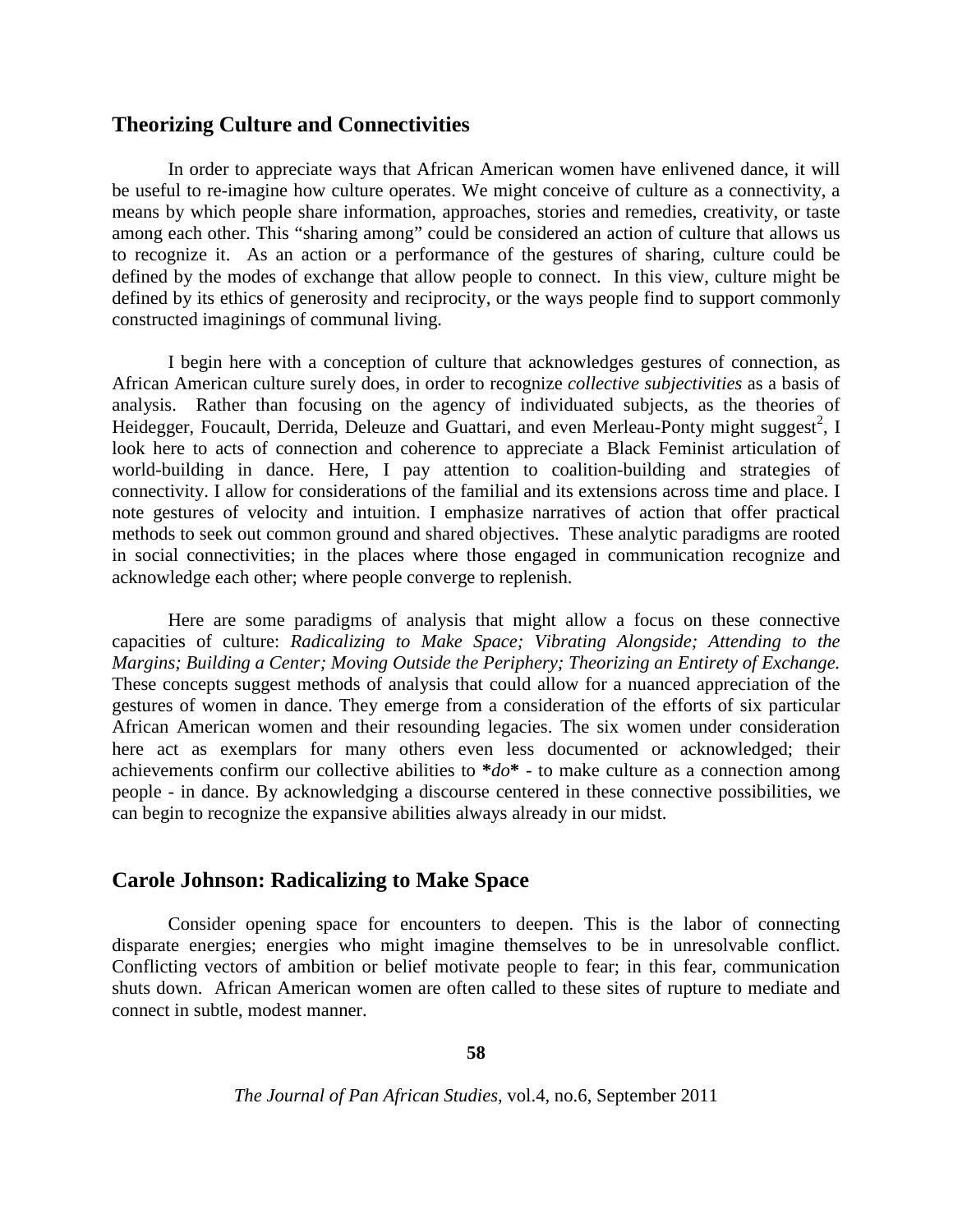In the context of American dance, Black women who claim voice as curators and critics can radicalize the capacity of encounter to create productive space. Leadership in this area includes the important efforts of writer Zita Allen, who created a body of dance criticism in the 1970s that effectively defined the genre of dance created for and by Black artists. Writing in 1980 about the vexing persistence of an undefinable, and implicitly inferior, category of "Black dance," Allen described the severity of a cultural divide in which white critics seemed to be "so totally unfamiliar with Afro-American cultural heritage and history" that they were "ill-equipped to either identify those roots or determine when they are being demeaned and denied or drawn from for inspiration."<sup>3</sup> Allen often wrote about the impossibility of defining "black dance," as in this excerpt from a 1988 pamphlet:

Is it a black choreographer's work performed by black dancers? A white choreographer's work done by black dancers? Or a black choreographer's work danced by whites? Must it always have a "Black" theme? Is it ever abstract? Is it modern, jazz, tap and/or ballet? Is it found only in American or can this label apply to works performed by ...any ... company consciously trying to preserve its African heritage? Or, is 'Black Dance' just an empty label devised by white critics to cover that vast, richly diverse and extremely complex area of dance they know nothing about?"<sup>4</sup>

Allen understood that a category called "Black dance" could too easily become a tool to demean and disparage work by African American artists; therefore, in articles like the one quoted above, she worked to radicalize this difficult cultural encounter in order to open space for more complex aesthetic analysis. One can note that by the 1990s, Allen moved from dance writing to become a noted author of young adult books, including Black Women Leaders of the Civil Rights Movement.<sup>5</sup>

Other African American critics followed Allen's lead to create resistant strains of criticism and curatorial vision. In the 1980s, Bernadine Jennings established Attitude: The Dancer's Magazine, a Brooklyn-based publication that rivaled mainstream Dance Magazine with articles, book and performance reviews, and copious photographs. The magazine considered its topics from an alternative perspective of writing by dancers and dance artists rather than professional critics. Attitude has given many writers of color their start, as a publication venue willing to offer points of view beyond the mainstream. The prescient work of C. S'thembile West, who wrote as a dance critic in the 1990s, brought light to the complex ways in which stage versions of African dance enhanced recognition of a Black feminine in action. Latter-day writings by Eva Yaa Asantewaa on her blog "InfiniteBody"<sup>6</sup> comment cogently on a hugelydiverse array of performances. Yaa Asantewaa does not write exclusively about African American women or black performance; but she does write a great deal about the performances of women of color and, in the process, makes space for all of her readers to recognize each other more carefully within and outside of a theatrical space.

**59**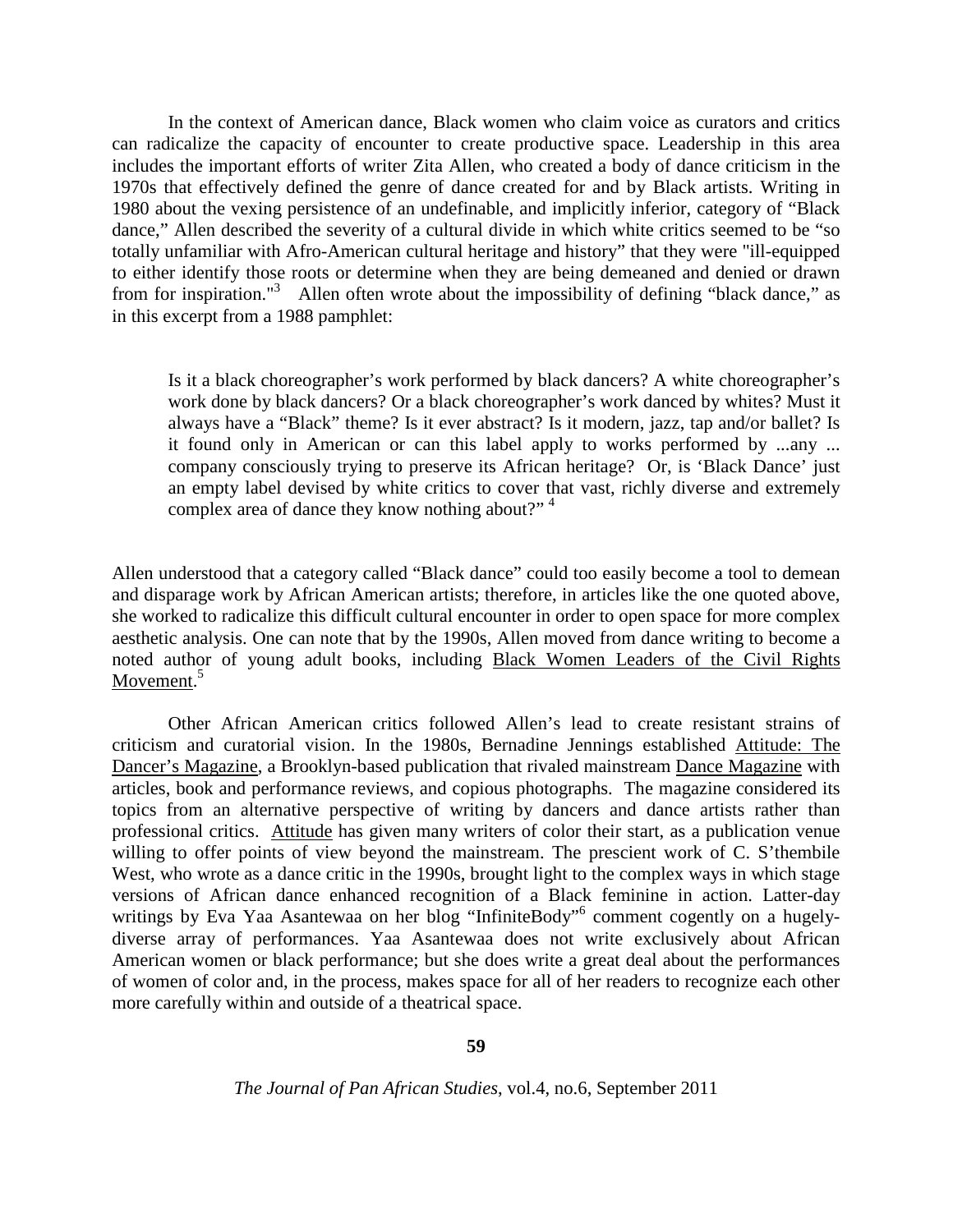Preceding the efforts of these visionary writers is the legacy of Carole Johnson, who intervened in the curatorial and critical discourse of the Black Arts Movement of the 1960s. Johnson created the arts magazine The Feet and, in the process, effectively jolted an acknowledgement of divergent points of view around art making, social circumstance, and community. The Feet became the voice of Black dance in the 1960s, and a de-facto arm of the Black Arts Movement. It included poetry, reviews, announcements, and tributes to dance artists of color working enhance the aspirations and collective awareness of black people and those committed to civil rights. $7$ 

Johnson, a dancer who worked as a soloist as well as with choreographer Eleo Pomare, was affiliated with The Feet for its entire existence, as contributor, subject, and editor. The Feet was created as a project of MODE, the Modern Organization for Dance Evolvement, of which Johnson was founder and president. In the premiere, June 1970 issue of The Feet, MODE listed a two part mission: to be of service to professionals in dance, and to be an educational and informational organization for the general public and people in other professions interested in dance. A twelve-part list offered the organization's goals as follows:

- 1. Design programs and projects that will create more work for black companies.
- 2. Take dance performances into the black communities so that the people will feel and understand the importance of dance in their lives.
- 3. Provide information about black dancers, chirographers, companies, and schools.
- 4. Begin a picture file and act as a clearing house so that magazines, especially black ones, can get information and feature dance in their publications.
- 5. Develop more written material on dance by printing articles and pamphlets.
- 6. Develop educational programs that make use of audio-visual techniques.
- 7. Start a newsletter for communication of ideas and activities.
- 8. Help develop and maintain up-to-date archives on black dancers and choreographers.
- 9. To develop financial support from a greater portion of the black people.
- 10. Help create centers in other areas of the nation so that companies can have residencies of at least a week.
- 11. Help black colleges find teachers.
- 12. Design programs so the neighborhood dance schools in the various cities can establish relationships with each other as well as with professional dance companies.<sup>8</sup>

More than anything, The Feet intended to radicalize discourse around Black dance to make space for more dancing by, for, and about African Americans.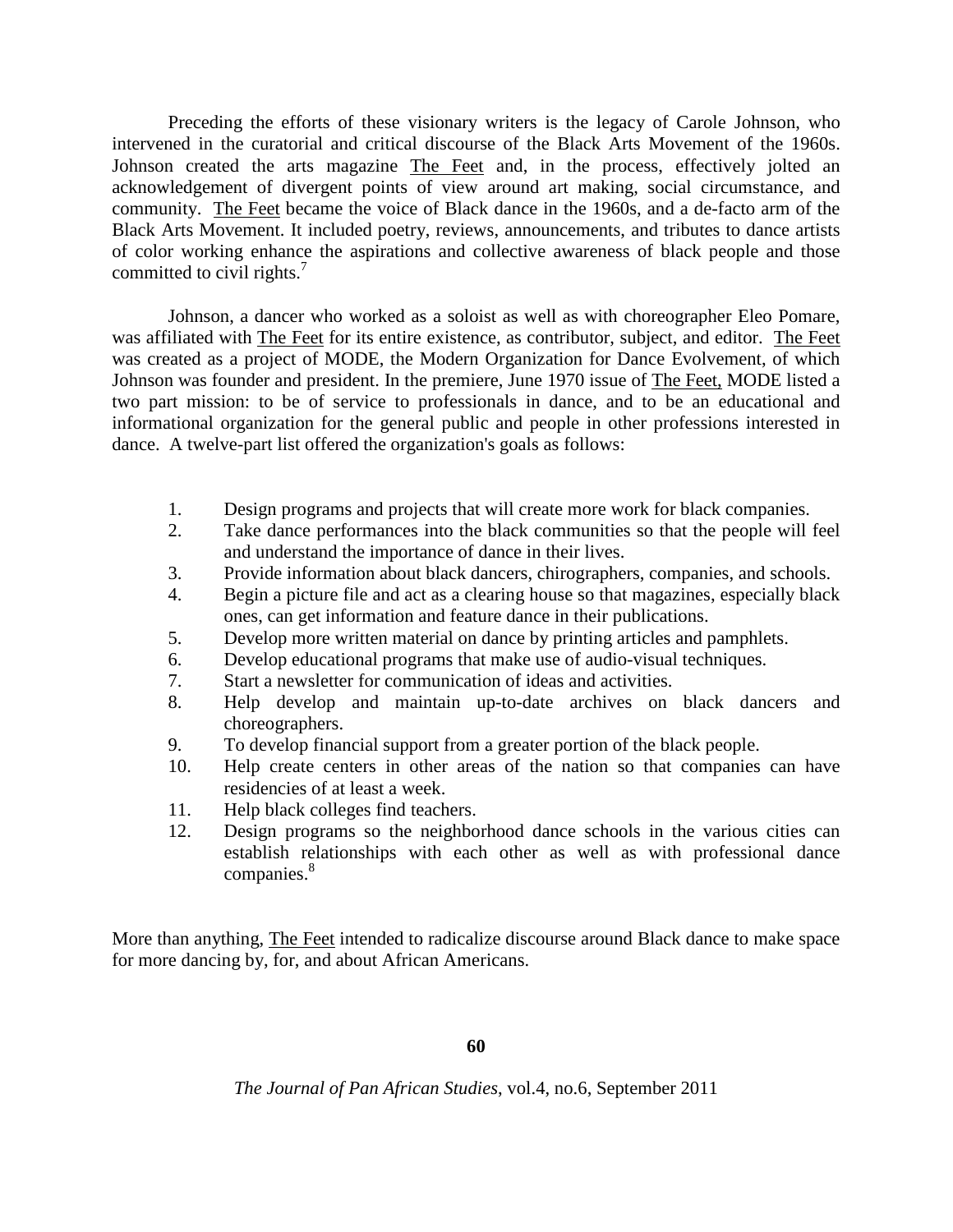While touring with Eleo Pomare to Australia, Johnson decided to relocate there, and, not surprisingly, she took a leading role in that country's imagining of indigenous dance. She helped shape the dance and cultural arts programs that became the Bangarra Dance Theatre and the NAISDA, two essential outlets for aboriginal dance in Australia. By 2012, these are models of capacities for dance that can express the connections among people. Bangarra became an international, contemporary dance touring company that has appeared in opera houses around the world. Of less international note, but no less importance, are the programs of the National Aboriginal Islander Skills Development Association; the school that Johnson founded when she began teaching classes in Australia.

To radicalize the space for participation, Johnson worked first with Aborigine people in Australian cities. In an interview, she said, "I found out that urban Aborigine people were more separated from their traditional dance than African-Americans are from African dance." Things had shifted so much in the rush to industrialization, that "young people couldn't even feel the beat of their traditional music."<sup>9</sup> She received grants from the Australian government and the US government to work as an ambassador for dance, and to "act as a liaison and a consultant on urban Aboriginal arts programs for the Australian Arts Council." According to Johnson, up to that time, "very few lines of communication had existed between the Whites and the Blacks, and the arts were to be the starting point. Blacks had been invisible to the white citizenry who considered the country to be 'homogeneous,' not multi-cultural, even though several different racial groups lived there."<sup>10</sup>

Today, NAISDA operates in generous dance studios in Sydney, and provides a notable connectivity for artists of color throughout Australia and New Zealand. Its methods of study and gathering information about dances involve recruiting tutors from homelands to teach at the school in Sydney for four weeks, and then sending the dance students into the communities where they can practice the songs and dances in context of place and social circumstance for three weeks. In this model, connections between people are formed by way of an urgent regard for dance; one that involves inter-generational study distributed across place, and imagined to be work that is part of the world.

#### **Judy Dearing: Vibrating Alongside**

Phenomenology suggests a reciprocal imaginary space; one that refers multi-directionally to the dynamism of experience. Drawing on the legacies of Heraclitus, phenomenologists, including Merleau-Ponty, acknowledge that all matter is in vibration and becoming. Attending to this "becoming" might imply enlarging our capacity for empathy, or beginning to register how people understand lives to be livable.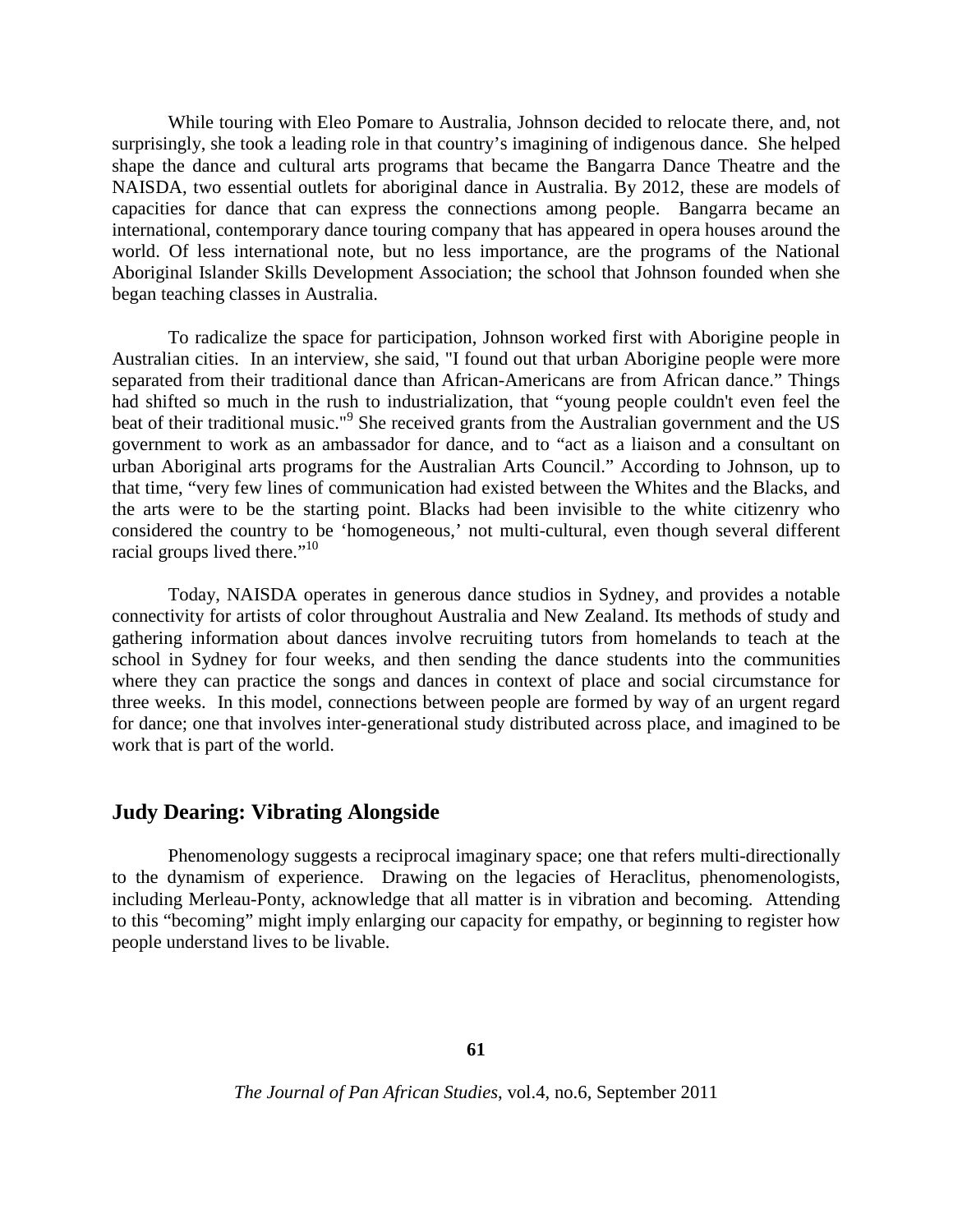The best theatrical designers hone access to this empathetic space to imagine how people move, and how they make choices to move. Design involves making choices that can communicate in several registers simultaneously: for the performers; for the production and its collaborative team; for the viewers and spectators. Designers have to be humble and generous; they must be willing to labor alongside others whose work is inevitably compressed by time; they must vibrate creatively in tune to the needs and desires of real and imagined experiences shaped within theatrical exchange.

African American women who work as designers for dance inevitably work more for other theatrical situations, such as drama or musical theater. For example, lighting designer, Kathy A. Perkins, who has, for years, lit the large touring event Dance Africa in the United States, spends most of her career designing for theater and teaching at the University of Illinois at Champaign Urbana-Champaign. Perkins is also the editor/co-editor of six anthologies focusing on African/African Diaspora women in theater, and her labor is inescapable for any interested in women of color and contemporary performance.

Of note also is the rich work of costumer Judy Dearing, who lived from 1940 to 1995. Dearing's career is of particular interest here, as she began as a dancer with Chuck Davis and at the Ailey school, and later, married Ailey leading dancer, John Parks, with whom she had a daughter. Entirely productive, Dearing designed hundreds of shows, including many by the Negro Ensemble Company, the Public Theater, Lincoln Center, on Broadway, off-Broadway, and in regional theaters. Most importantly, perhaps, she designed consistently in the network of black theaters and theater programs of the Historically Black Colleges and Universities across the United States. Her resume is unmatchable, and includes plays that essentially define thirty years of African American participation in professional theater. Her designs include seminal productions of "Black Nativity" by Langston Hughes, "A Soldier's Play" by Charles Fuller, "Long Time Since Yesterday" by P.J. Gibson, and the Broadway production of "Having Our Say" by Emily Mann, Sarah L. Delany, A. Elizabeth Delany, and Amy Hill Hearth. Her most noted designs were probably for the 1990 Broadway musical "Once on this Island" and the original 1976 production of Ntozake Shange's "for colored girls who have considered suicide/when the rainbow is enuf."

Born in Manhattan, Dearing graduated from City College, and began her career dancing with Miriam Makeba and the Sun Ock Lee Dance Company. She designed costumes for only a few concert dance works. For the Ailey company, she designed "Nubian Lady" (1972), choreographed by John Parks; and two early works choreographed by Ulysses Dove: Inside (Between Love ... and Love) (1980), and I See the Moon and the Moon Sees Me (1979). Unfortunately, little evidence of Dearing's earliest work as a dancer, or costumer for dance, exists. But one remarkable photograph from the Channel Thirteen Public Television archives shows her in action, seated on the ground with her leg raised in gracious extension, providing physical accompaniment to the singing of composer and vocalist, Miriam Makeba.<sup>11</sup> Viewing this photograph, one might bear witness to her prodigious empathetic imagination.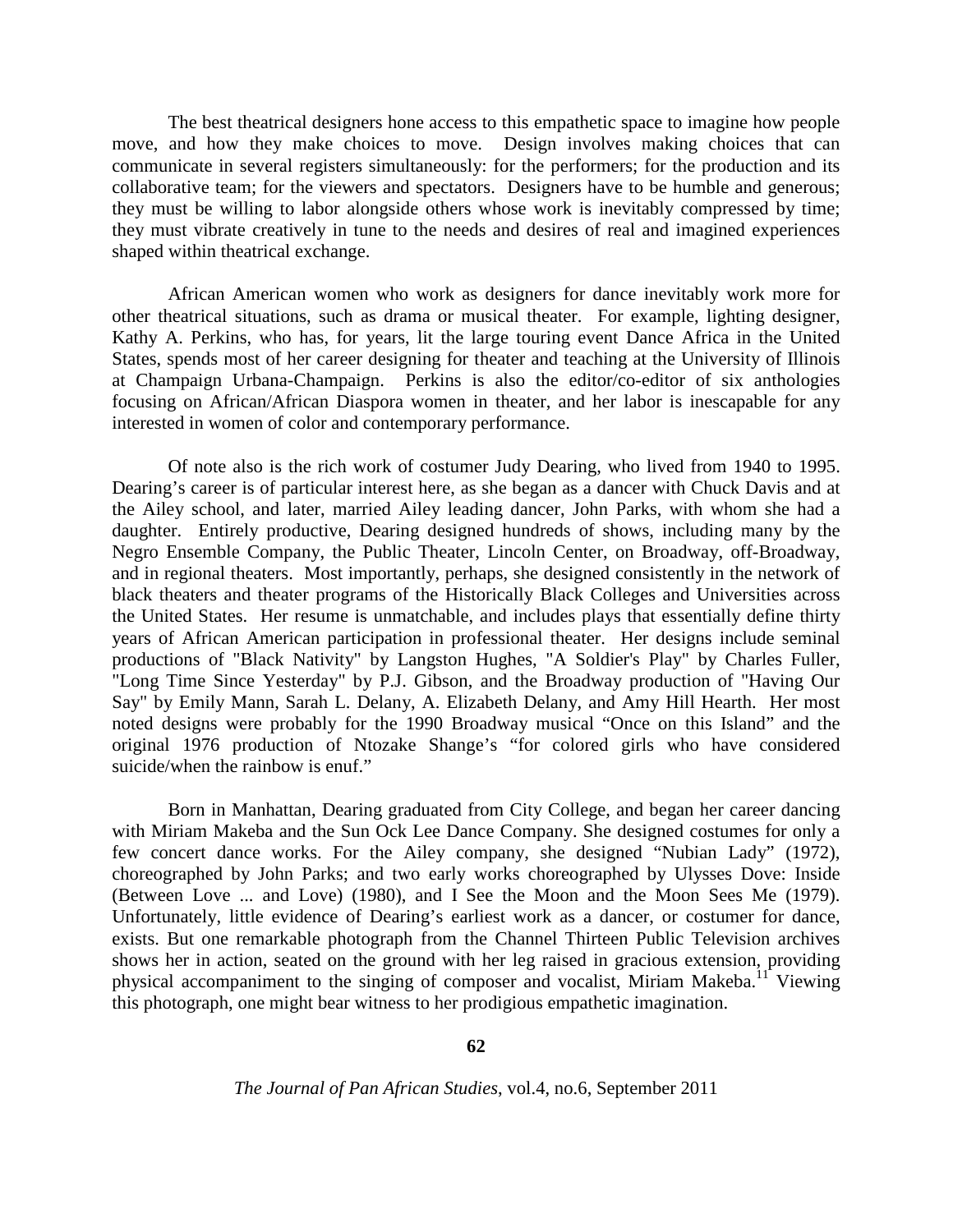#### **Thelma Hill: Attending to the Margins**

At times, all dance artists need help. Faced with training that reorganizes our very nervous system, we lose our way; we lose sight of how to recognize growth, or comfort in dancing; we feel frustrated by our inability to achieve a particular sequence of movements with just the right emphasis; we feel separate and alone. We find ourselves at the margins of our own existence, somehow unable to connect and replenish energy and creativity. As dancers, these feelings come in relationship to our understanding of our physical selves, wrapped up in our emotional lives, and our ambitions and desires to perform. These complex feelings become tangled and often contradict what our friends and teachers tell us about our progress and achievement.

This is when dance artists most need the counsel of a wise elder who has committed herself to attend to the margins, to helping others navigate those moments when connections to others seems to disappear. This counseling is the labor of being a great teacher and mentor; it a willingness to pay attention to the edges of the stage, the classroom, or the dance center. It is a willingness to note the small, almost imperceptible shifts of energy that signal loss of focus in others. So many African American women, like so many women of every ethnicity working in dance, have bolstered others in these moments of doubt. This crucial aspect of teaching well is also the legacy of dancer, teacher, and mentor Thelma Hill.

Thelma Hill, who lived from 1924 -1977, was born and raised in New York City.<sup>12</sup> She became a leading dancer, company co-director, master teacher, and cherished mentor to scores of African American dance artists. An only child, she first studied music and painting, then turned to dance as a teenager. She studied tap dance with Mary Bruce, a noted teacher who ran a dance studio in Harlem. Apparently, Hill took to dance easily, and according to her contemporaries, would occasionally teach class to students her age or older.

As a young woman, Hill worked office jobs during the day, including a stint at the New York City Department of Welfare. She married, but the union dissolved quickly, and she rarely referred to her ex-husband in her adult life. She became serious about dance study around 1949 when she began concentrated ballet classes at the Metropolitan Opera School of Ballet. Her passion for the art outweighed her late start in training, and she focused on achieving a professional career in dance. Older than most of the other students at her skill level, Hill was always available for counsel. She became a mother-figure to other dancers, and a nickname emerged around 1950: from then on, she was affectionately called "Mother Hill."

Despite her late start in ballet, Hill studied assiduously with Maria Nevelska, a former member of the Bolshoi Ballet, and assisted noted Harlem dance studio teacher, Sheldon B. Hoskins, in his annual dance concerts. She achieved a professional career as a ballerina in the short-lived Les Ballets Nègres, founded in 1955, which became the New York Negro Ballet Company in 1957.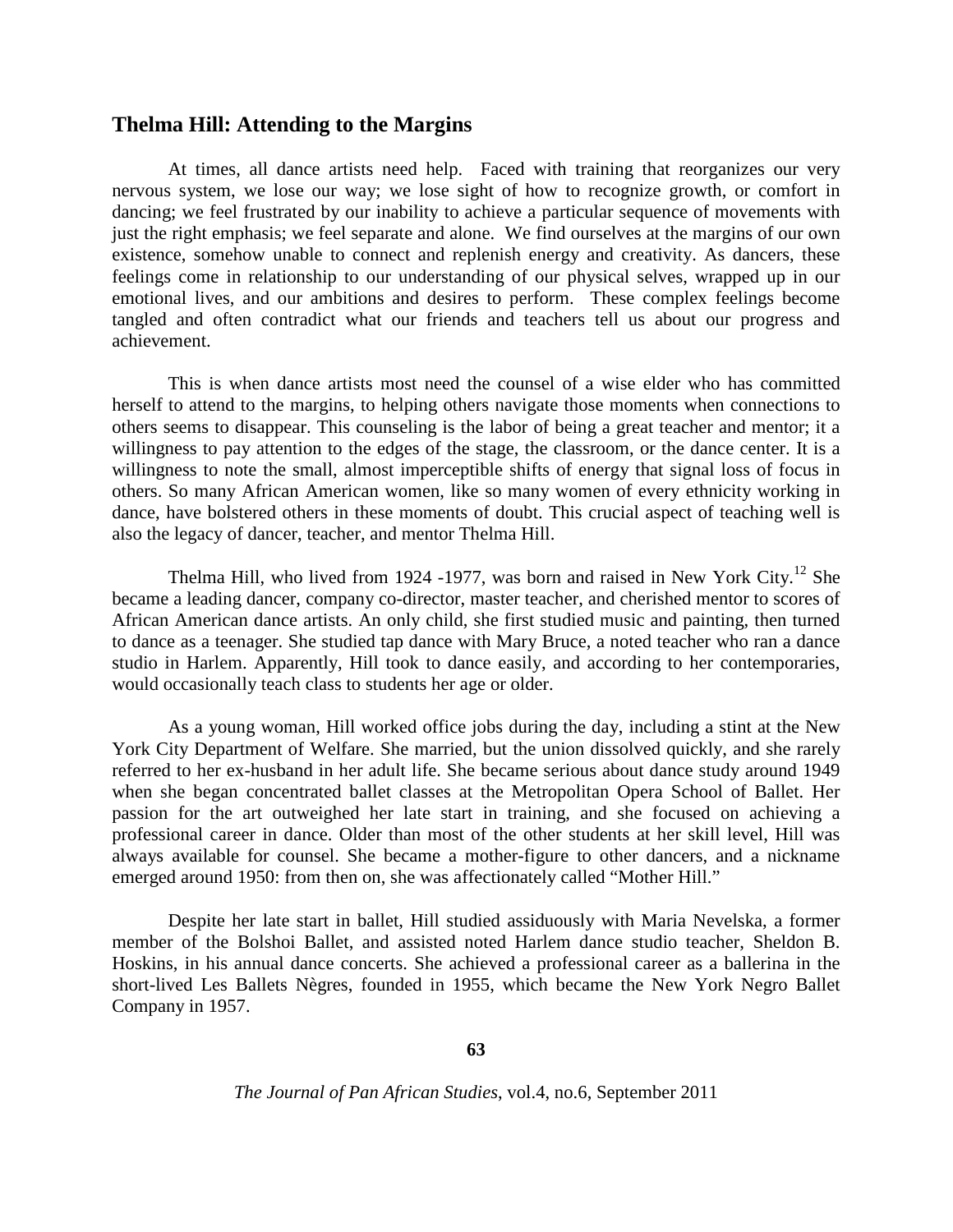Working with company founder Ward Flemyng, Hill assumed an administrative role with the group, and became the rehearsal director responsible for maintaining the group's repertory during its landmark 1957 tour to England, Scotland, and Wales. Well-received by surprised critics and audiences, the company's tour proved the potential of African Americans to achieve classical ballet technique, a truth long denied by American balletomanes. Hill's invaluable presence as rehearsal director and dancer contributed greatly to the success of the tour. Unfortunately, an injury to her tendon precipitated the end of her career as a dancer *en pointe*.

Upon returning to New York, she performed in the pick-up companies of several artists who combined ballet technique with modern and social dance idioms, including Jean-Léon Destiné (1958); Louis Johnson (1958); Geoffrey Holder (1959); Talley Beatty (1960); and Matt Mattox (1961). She joined the Alvin Ailey American Dance Theater in 1959 and traveled with the company on their US State-Department sponsored landmark tour of Southeast Asia in 1962. She quickly became a confidante to Ailey as his enterprise grew, and in the 1963 season, she served as rehearsal mistress for the Ailey company. Although she left the troupe to continue her teaching career in New York, she remained close to Ailey throughout her life, and served as an uncredited assisted to him on several engagements. She worked with Ailey on the Broadway musical La Strada (1969), which closed after one performance, and the Leonard Bernstein extravaganza Mass (1971), which Ailey choreographed, and which ran for several performances over two years. Both of these productions included dancers from Ailey's company, many of whom had been Hill's students.

In all of her performances, Hill provided an unassuming emotional maturity, layered with an obvious passion and enthusiasm for the art of dance. She rarely performed leading roles in any of the works she danced, but choreographers, audiences, and other dancers always noted her authoritative presence, even when positioned on the periphery of the stage space. Her contemporaries often noted that she did not have a conventional dancer's body, according to ballet or modern dance standards; but she created a thrilling physical illusion in motion suited to the theatrical moment.

Hill's most sustained teaching engagement began in 1960 when she collaborated with other artists including Ailey, Charles Moore, and James Truitte, to create a dance-training program at a New York City YWCA on Fifty-First Street near the Broadway theater district. In 1962, the program became the Clark Center for the Performing Arts. Besides studio and performance space, the center provided classes in a variety of techniques and choreographic approaches. In this productive environment, Hill trained innumerable African American dance personalities in dance etiquette, time management, and, remarkably, the Lester Horton technique. Hill learned the Horton technique from Ailey, Truitte, and others who had studied with Horton in California before his death in 1953. She became an expert in the technique, and by her death, had begun preparations for a textbook centered on the technique.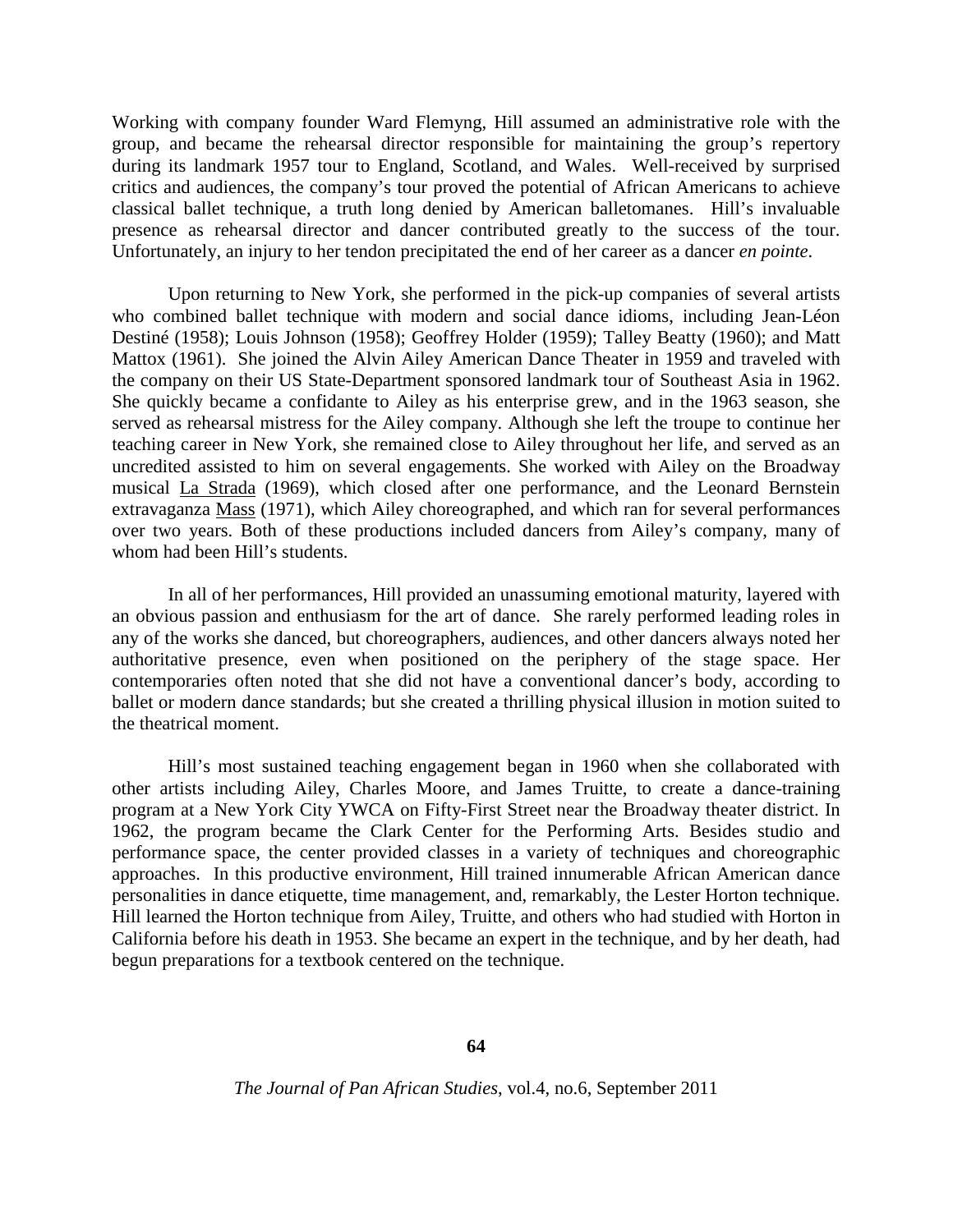After her performing career ended, Hill devoted herself to her students' individual growth, as well as a larger social project to encourage more African Americans toward the mainstream of American concert dance practice. Her open personality tempered her serious demeanor as a teacher, and she was famous as one who, sometimes, intimidated her students toward heightened achievement. Although she had no children, some say that all of her students represented her extended family, and her sage guidance continues to be felt among dancers who came under her gaze. Her numerous teaching affiliations also included the American Dance Festival at Connecticut College, the University of Cincinnati, and the Davis Center for the Performing Arts at the City College of New York. She was also active in the Regional Ballet Association and the Delacorte Dance Festival in New York City.

Hill died tragically of smoke inhalation in 1977 during a fire in her New York City apartment. That same year, the Arts Center of Brooklyn was renamed the Thelma Hill Performing Arts Center in her honor. <sup>13</sup> Hill's performances, and her later mentoring and teaching activities, demonstrate the urgency of attending to the margins to reconnect those in need of guidance.

## **Joan Myers Brown: Building a Center**

African American women have engaged in the riskiest of Western enterprises, to build resource centers for dance that involve real estate and the exchange of economic currency. Katherine Dunham took this road when she established the Dunham school in 1944 in New York City. The Dunham School of Arts and Research (also known as the Dunham School of Cultural Arts) remained in operation until 1957 in New York City. Students there took courses in anthropology, music, language, philosophy, history, and dance. Working with faculty committed to her project of social education and transformation through the arts, Dunham school programs arrived under umbrella components of the Dunham School of Dance and Theater, the Department of Cultural Studies, and the Institute for Caribbean Research. After moving to East St. Louis in 1967 to place her considerable energies and experiences in the line of civil rights activism and community need, Dunham establishes another educational center: the Performing Arts Training Center.<sup>14</sup>

In its various iterations, the Dunham School always taught students to resist the consumerism and commodity fetishism that characterized contemporary life. The fact that the Dunham School could not be sustained should not surprise; after all, the marketplace does not actively support dissemination of information that could lead to a rejection of the marketplace. Still, Dunham's school became a model for dance studies as they are taught globally today. By now, many training centers include dance history and cultural studies among required offerings for students.<sup>15</sup> Dunham helped her audiences, colleagues, and students to understand that dance exists within a context of social behavior and exchange. In her numerous writings, she engaged cultural studies perspectives to underscore the spreadable capacities of dance.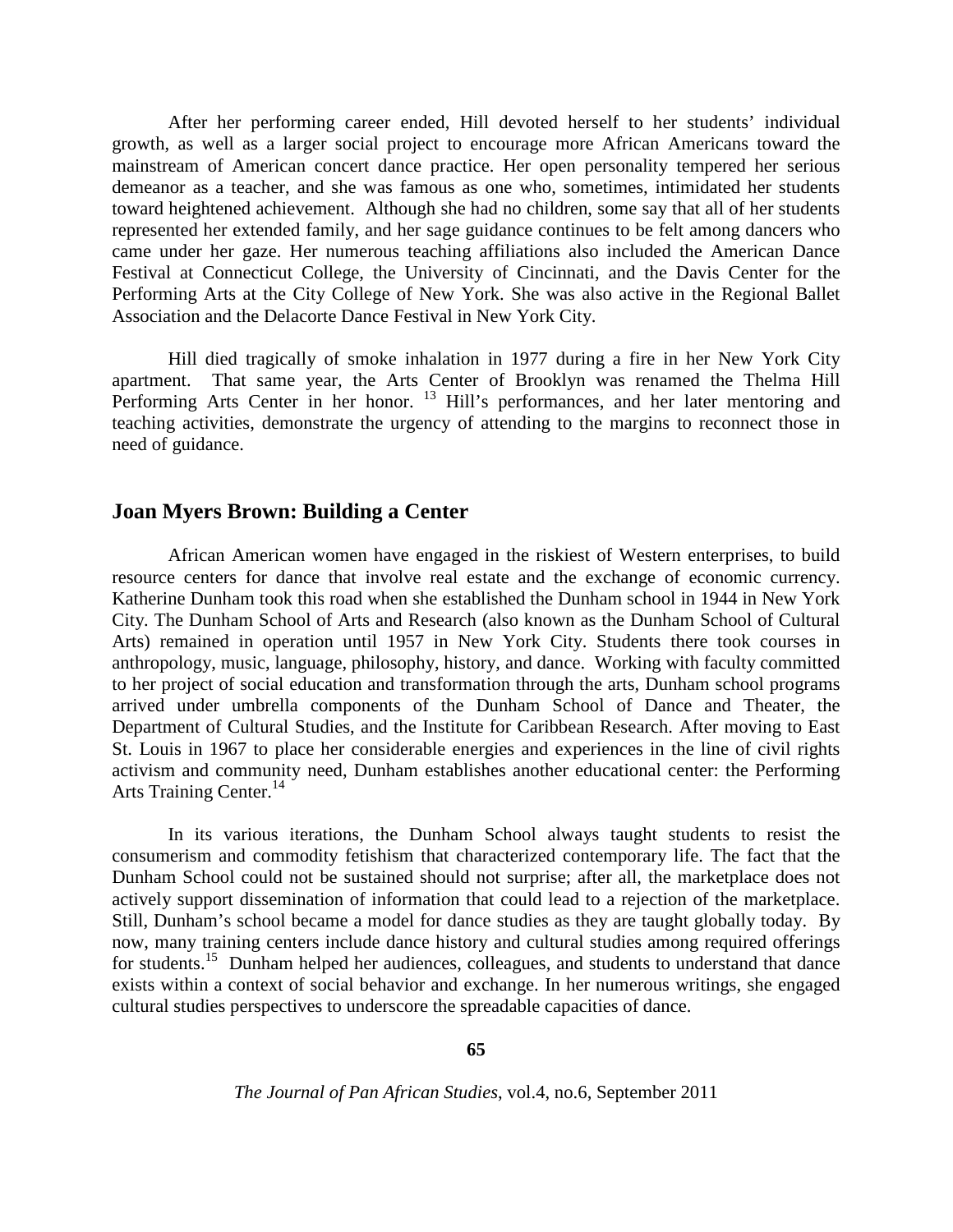In 1970, Philadelphian Joan Myers Brown established the Philadelphia Dance Company, fondly known as Philadanco, "out of a need to provide opportunities for Black dancers, who were then systematically denied entrance in many local dance schools."<sup>16</sup> Philadanco grew from the Philadelphia School of Dance Arts, which Brown formed in 1960, and which became the parent organization for Brown's company operations. The school is the umbrella for the midsized, internationally touring first company, Philadanco; as well as Danco 2, the apprentice company formed in 1977; and the Danco 3 youth ensemble, formed in 2006. The school also provided administrative support for the 1973 Congress on Blacks in Dance, and in 1988, founded the International Association of Blacks in Dance. This unanticipated resource connected Black dance companies located across the United States, including Dallas Black Dance Theatre, directed by Anne Williams; the Dayton Contemporary Dance Company, directed by late Jeraldyne Blunden; Denver's Cleo Parker Robinson Dance Ensemble, directed by Cleo Parker Robinson; and Lula Washington Dance Theatre, directed by Lula Washington. It is important to note that these five foundational companies all emerged in the late 1960s; are each connected to a broad base of arts activities in their local communities; and have each been directed by African American women.

Philadanco's achievements are Brown's, in collaboration with many supporters and trustees committed to her vision of dance education and performance. These achievements include a "debt-free" facility, subsidized dancer housing, and a 52-week contract for firstcompany dancers. While these are surely the wages of successful involvement in the marketplace, they also speak to a coherent ability to build a center. Against long odds, Brown has garnered the good will of families, local and national funders, and civic administrators to build an arts center that is a welcoming, provocative space committed to African American artistry.

# **Edisa Weeks: Moving Outside the Periphery**

African American artists do not always move in step with the crowd; at times, artists have to be willing to form smaller collectives to explore the possibilities of fast, flexible invention. These movements, along and beyond the periphery, supplement efforts to build recognizable centers of study and exploration. Many African American women work in the resistant, peripheral spaces that challenge and re-define the contours of dance performance. It should be noted that periphery, like center, is a changeable, flexible concept that shifts over time. What seemed radical and peripheral in the 1920s may be entirely ordinary in 2012. So, this paradigm of analysis can include diverse artists who might have no cause to collaborate in other circumstances. It can include African American dancer Edna Guy, who organized the "First Negro Dance Recital" with Helmsley Winfield in 1931.<sup>17</sup> Guy's flirtation with Ruth St. Denis and the Denishawn dance company in the 1920s placed her well outside the Harlem Renaissance world of arts that defined African American creativity at that time.

**66**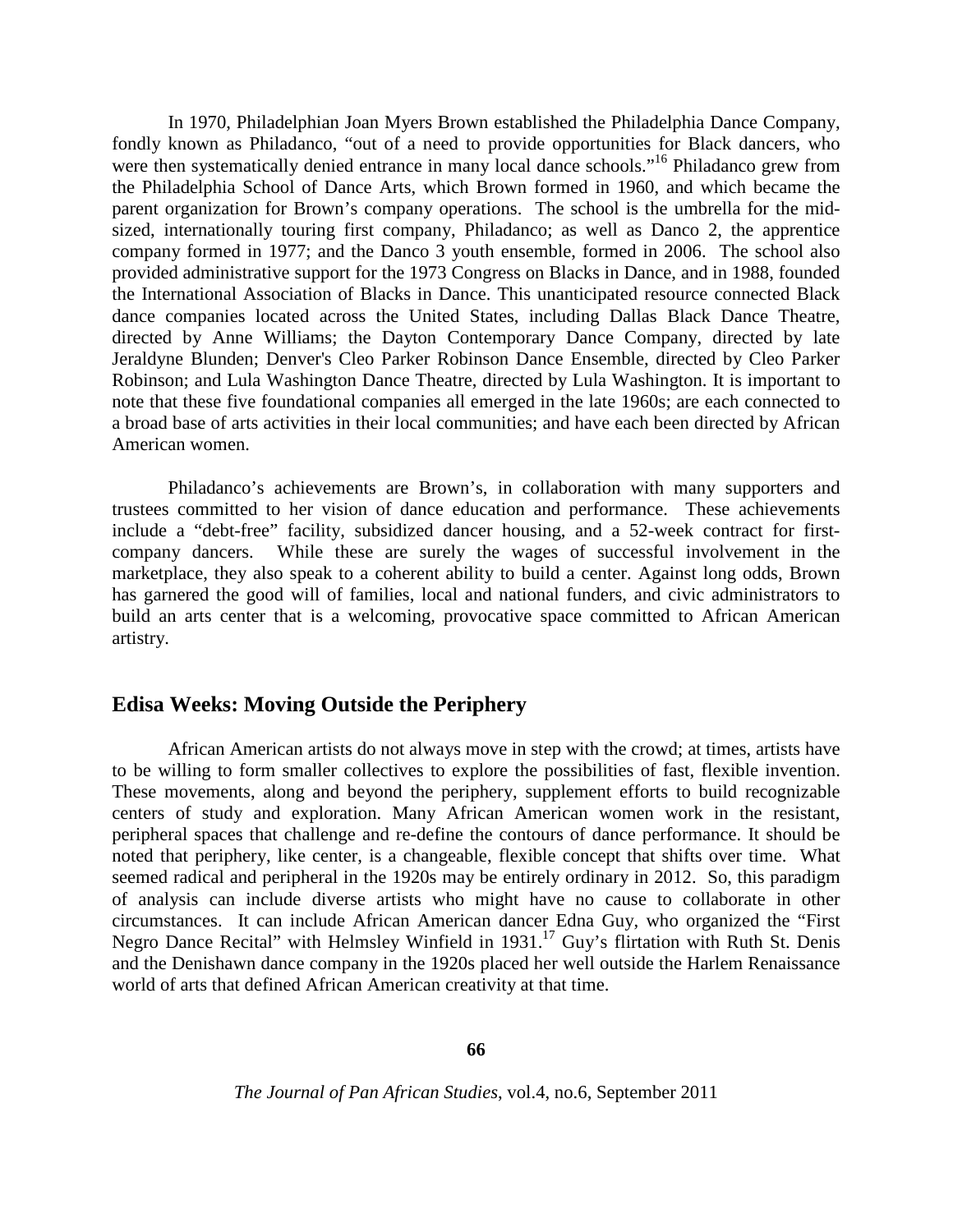Working in the peripheral world of burgeoning modern dance, Guy imagined possibilities for herself and other artists of color to inhabit expressive dance.<sup>18</sup> Guy's interests in concert dance also led to the 1937 "Negro Dance Evening" at the 92<sup>nd</sup> Street YM-YWHA. Surely, these movements by Edna Guy "beyond the edges" of dance at the time created something of a "center" of dance for those who came after.

In this vein, consider the radical work of contemporary choreographer and performer Edisa Weeks. Weeks is the Brooklyn-based director of DELIRIOUS Dances, an unexpected, adhoc collective of artists who create unpredictable performances not only in theaters, but also in swimming pools, living rooms, and abandoned storefronts. Raised in Uganda, Papua New Guinea, and Brooklyn, NY; Weeks may be accustomed to traveling at the outer limits of identity ethnicity and performance.

Weeks has created many different kinds of work: dances, theatrical plays, and installations. Of special interest are her "Storefront Series" from 2002. Presented by the avantgarde presenter "chashama," whose mission involves "transforming vacant properties into spaces where art can flourish," the "Windows on 42nd Street" project featured visual art, performance, installation, video, music and interactive work representing a broad spectrum of ideas and aesthetic genres. All work in this project was presented in store front windows on 42nd Street, in the heart of Times Square.<sup>19</sup>

Weeks created two works for her installations; one entitled "Stripped" and another, "Teased." These titles refer to the history of 42<sup>nd</sup> street as a site of sex work; many of the storefronts along  $42<sup>nd</sup>$  street occupied for the 2002 installation had once been part of a network of "red light" peep show venues. In "Stripped," Weeks examined this history of voyeurism, and explored what could be seen and sold in public venues. Working with a performing partner, Weeks nodded ironically to the linguistic trick that aligns "chicks" with women, by cutting the head off of a chicken, and then stripping it in the storefront window. Wearing sleeveless T-shirts shirts and diapers, a costume that could suggest intimacy without a palpable "sexiness," Weeks and Jenni Hong taped feathers from the chicken's body to the window to spell out the word LOVE - with the "O" positioned as a peephole to see inside toward the performance.<sup>20</sup> The performance made oblique reference to African diaspora religious practice, in its inclusion of the chicken, even as it transgressed norms of public and private gestures of performance.

"Teased," an all-day performance, casts dance as an exchange among participants. In this work, Weeks dresses the hair of audience members in extravagant style, adding flowers, fruit, vegetables, plastic dinosaurs, toys, feathers, mousetraps, or strings of sequins. The unique design of each participant's hair, and the hand-crafted care that each exchange requires, are the performance. "Teased" has become a signature piece for Weeks and her company, DELIRIOUS Dances. This work nods tellingly at a history of Black women as those who tend to the needs of others; but extends this idea in unexpected directions that demonstrate the politic of personal exchange, as well as the whimsy of her canny creative choices, in the service of art.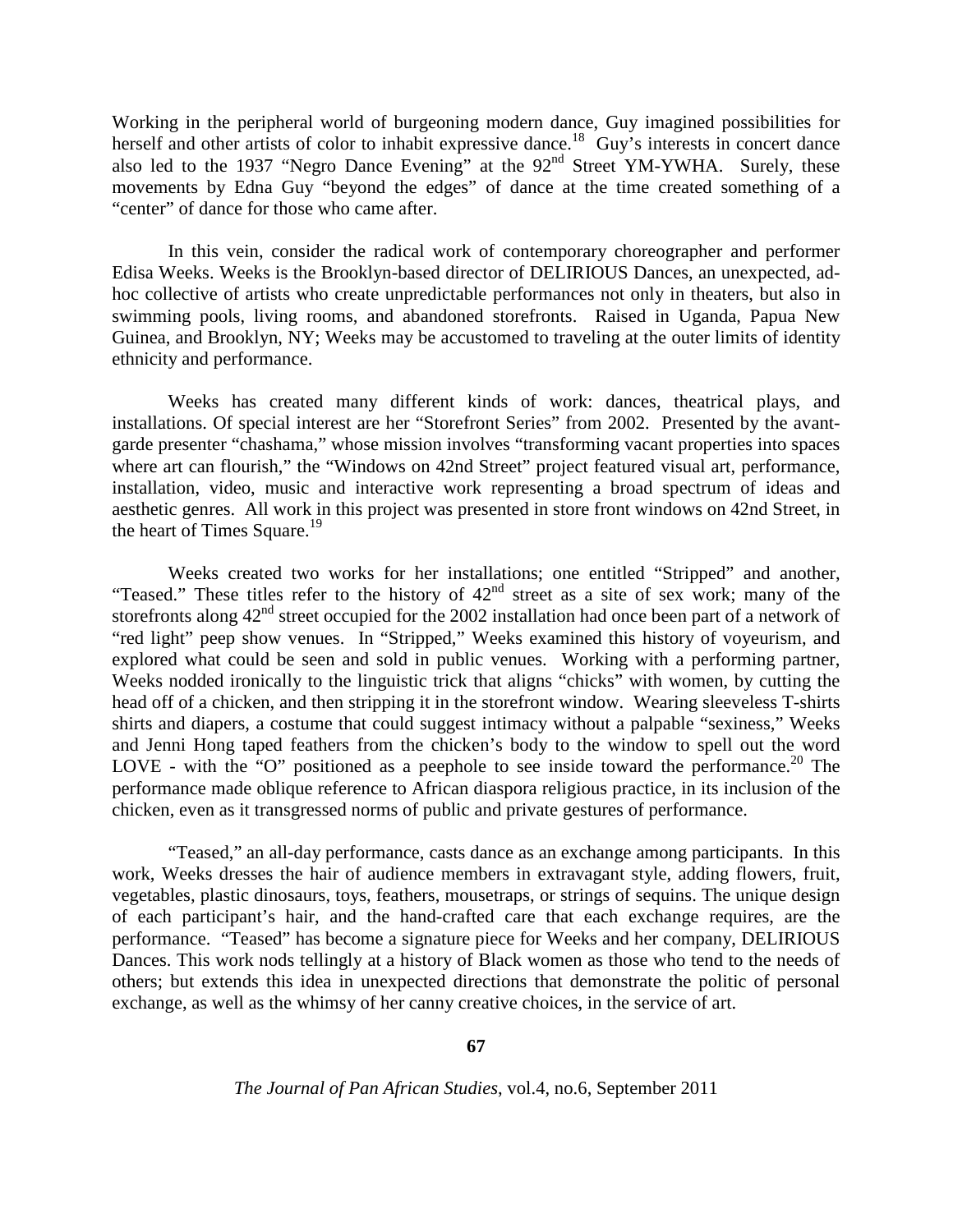# **Pearl Primus: Theorizing an Entirety of Exchange**

Surely the labor of theory involves actions of meditation and reflection, conducted with an expansive awareness of how people and concepts influence each other. The most helpful dance theorists are likely practitioners willing to extend their corporeal understandings to reading audiences far removed from the circumstance of performance. In dance studies, contemporary theorist Brenda Dixon Gottschild has galvanized engagement with critical race theory and the analysis of performance by and about Black people. Gottschild began her work as a performer in several theater and dance groups<sup>21</sup>; her magnificent offerings of the last decade encourage complex renderings of the practices of Black artists in varied social, historical, economic, and aesthetic circumstances. An essential theorist for any consideration of contemporary dance, Gottschild stands at the forefront of aspirations to theorize Africanist aesthetics.<sup>22</sup> Gottschild continues a tradition begun by Dunham, and of course, Pearl Primus (1919-1994).  $^{23}$ 

An outstanding artist and educator, Trinidadia-born Primus grew up in New York, where she excelled in athletics. She began study at the New Dance Group in 1941 with Belle Rosette, Jane Dudley, Sophie Maslow, and William Bales, as well as at the Martha Graham, Hanya Holm, and at the Humphrey and Weidman studios. Her debut on a shared program in 1943 launched her into national prominence with four exceptional solos: "Rock Daniel," set to jazz music; "Strange Fruit," performed in silence to portray a woman's reaction to a lynching; "Hard Time Blues," a protest work about sharecropping; and "African Ceremonial," a work celebrating traditional sub-Saharan dance forms. The latter three works became classics, exemplary in their subdued use of gesture to express narrative with the whole tied to her personal vitality and charm. Later, in 1943, she began performing as a soloist at Café Society in Greenwich Village, and caused great excitement in "The Negro Speaks of Rivers" (mus. S. Malament) drawn from the poem by Langston Hughes. New York Times dance critic John Martin dubbed her the most important newcomer of the season, whose "superb technique" matched her sense of drama and vivid power.<sup>24</sup> She appeared with Asadata Dafora at Carnegie Hall, and then, in 1944, turned to anthropological study of African Americans in rural areas of the American South. Her research invigorated her performances and choreography.

In 1946, Primus began touring the United States with a small company of musicians Alphonse Cimber, Helen Tinsley, and Kenneth Drew; technician Sturge Stenert; and dancers Joe Nash and Jacqueline Hairston. The group successfully brought her African-derived modern dance to regional audiences. In 1947, she performed the witch-doctor role in a revival of the opera "The Emperor Jones." In 1948, she received a grant from the Rosenwald Foundation allowing her to live and conduct fieldwork in sub-Saharan Africa for a year. Her experiences there led to her PhD in anthropology from New York University. In 1952, Primus premiered an evening-length work Dark Rhythm, which included her dance adaptations of African forms in "Impinyuza" (1952), "Dance of Strength" (1946), and the solo "Fanga" (1949), a West African dance of greeting typically performed by a group.

**68**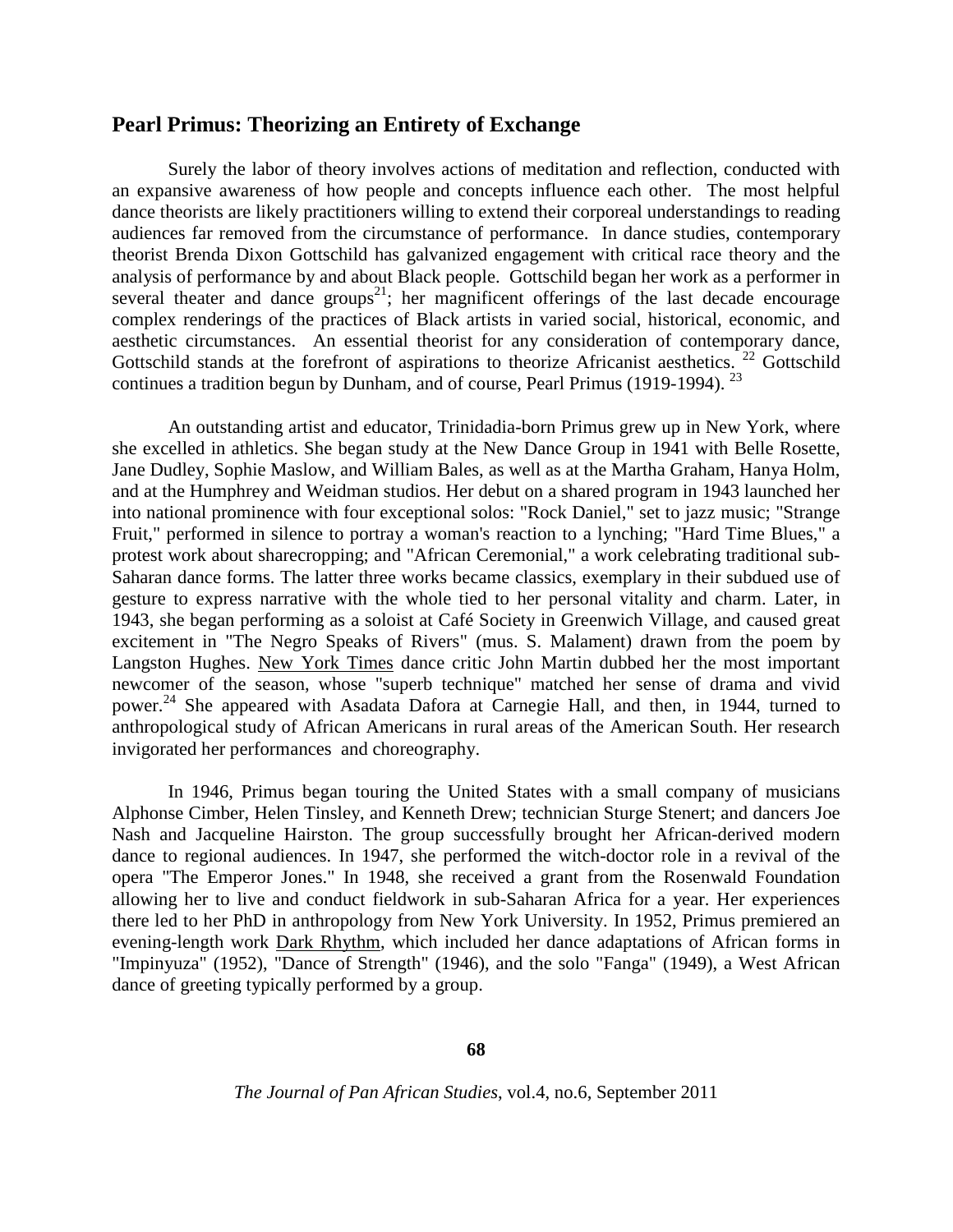In 1953, she traveled to the West Indies and met Percival Borde; they married in the United States and performed together for the remainder of their careers. The couple began a two-year stay in Liberia in 1959, where they established and directed Liberia's Performing Arts Center in Monrovia. They collected dance material, taught, and organized professional performances, and, in the process, expanded interest in indigenous African art forms. Primus taught and lectured widely until the end of her life, and in 1991 was awarded the National Medal of the Arts by President George H. W. Bush.

Primus understood dances to be compelling documents of culture in their own right, and synthesized extensive fieldwork in Africa and the American South to create structures of bodily memory. In her remarkable essay "Primitive African Dance (and Its Influence on the Churches of the South)" written for the 1949 Dance Encyclopedia, Primus argued an unassailable aesthetic connection between African American dance practices and African musicality, and pointed out the absence of audience in the African and Afro-American traditions where call-and-response requires that everyone participate in the dance.<sup>25</sup> She wrote:

In Africa the dance was at one time all important. With very few exceptions the social, political, religious and esthetic life of the village centered in the dance. It expressed the very pulse of communal living and was an accurate mirror of the psychology of the people." $^{26}$ 

In other words, the dance provided a way to measure the connectivity of culture as a constellation of actions engaged by the community.

This essay attempts to theorize connectivity as a method to invigorate an appreciation of African American women's presence in American dance. In imagining the ways that six remarkable Black women have created careers in dance, I emphasize their concerns with relationships among people interested in the performing arts. This emphasis broadens the range of analysis available to dance, to move beyond considerations of stage performance as a primary site of research, toward concerns that might affect larger numbers of Black people who move in and out of relationship to dance. For these Black women, concerns with connectivity have led to an expansive engagement with dance as performers, and also as company directors, critics and curators, social activists, designers, master teachers, and theorists. Their radically creative efforts enlarge the capacity of dance to extend culture as a reciprocity, generously engaged, and available to those who wish it.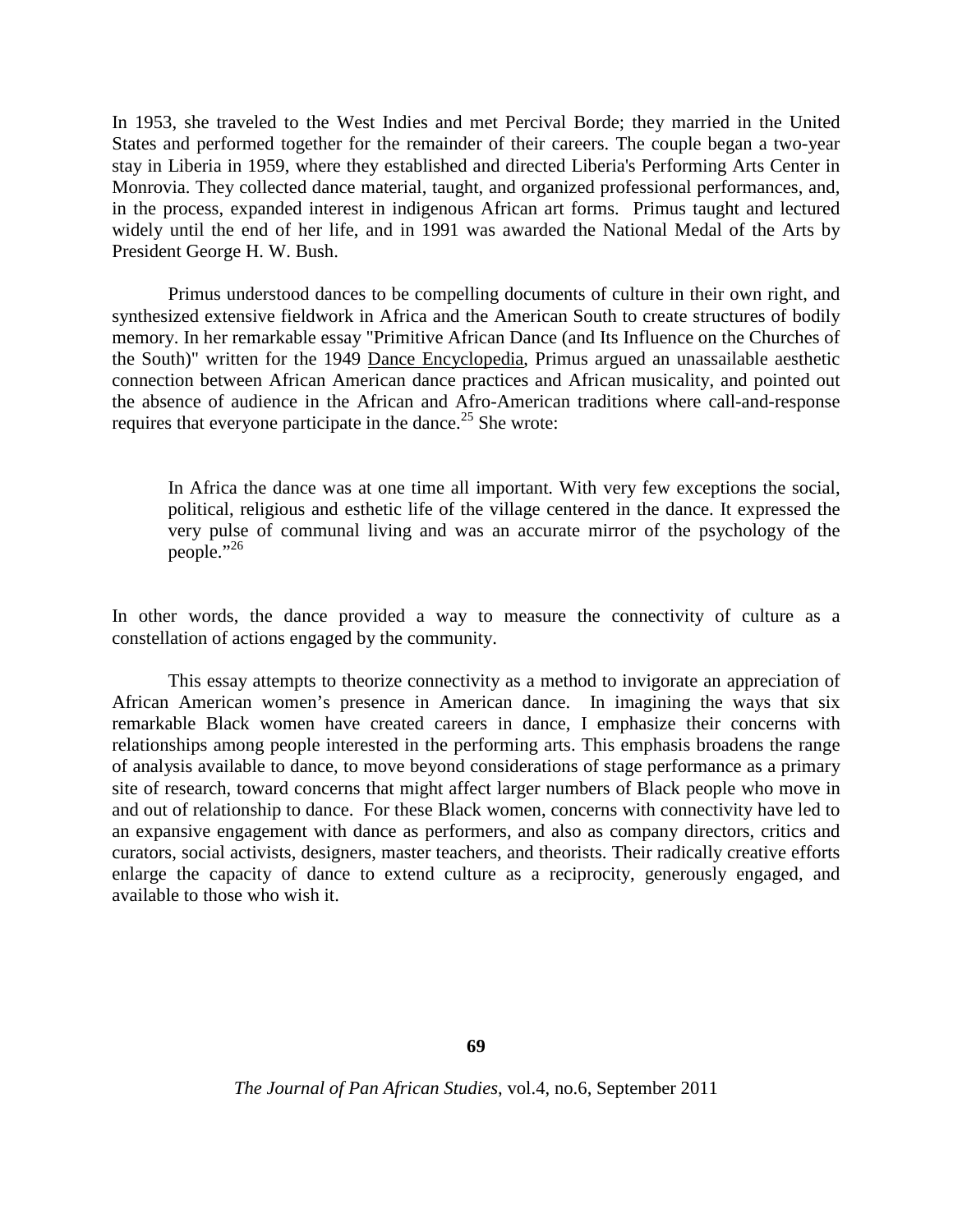\*\*\*\*\*

Many thanks to Ananaya Chatterjea, Director of Dance at the University of Minnesota, who commissioned this essay as a keynote presentation for the event "Continuously Rich: Black Women in Cultural Production, October 21 - 24, 2010.

#### **Bibliography**

- Allen, Zita "The Great American 'Black Dance' Mystery," Freedomways 20, no. 4 (1980), pp. 283-291.1980: 287.
- Allen, Zita "What is Black Dance" in The Black Tradition in American Modern Dance, Durham, NC, American Dance Festival, 1988.
- Babour, David. "In Memoriam: Judy Dearing." Theater Crafts International Jan 1996, Vol. 30, Iss. 1; pg. 11.
- Brooks, Daphne Bodies In Dissent: Spectacular Performances of Race and Freedom, 1850-1910. Durham: Duke University Press, 2006, p. 5.
- DeFrantz, Thomas F. "African American Dance: A Complex History" in Dancing Many Drums: Excavations in African American Dance, Thomas F. DeFrantz, editor, Madison: Wisconsin University Press, 2002, pp. 3-38.
- DeFrantz, Thomas F. "Thelma Hill" in Notable American Women, Susan Ware, editor, Radcliffe Institute, 2004.
- DeFrantz, Thomas F. "To Make Black Bodies Strange: Social Protest in Concert Dance of the Black Arts Movement" in African American Performance: A Sourcebook, AnneMarie Bean, editor, New York: Routledge, 1999, pp. 83-93.
- DeFrantz, Thomas F. "Pearl Primus" in Dictionnaire de la Danse, Philippe Le Moal, editor, Paris: Larousse-Bordas, 1999.
- Dunham, Katherine. *Kaiso!* : Writings by and about Katherine Dunham. Edited by VèVè A. Clark and Sara E. Johnson. Madison: University of Wisconsin Press, 2005.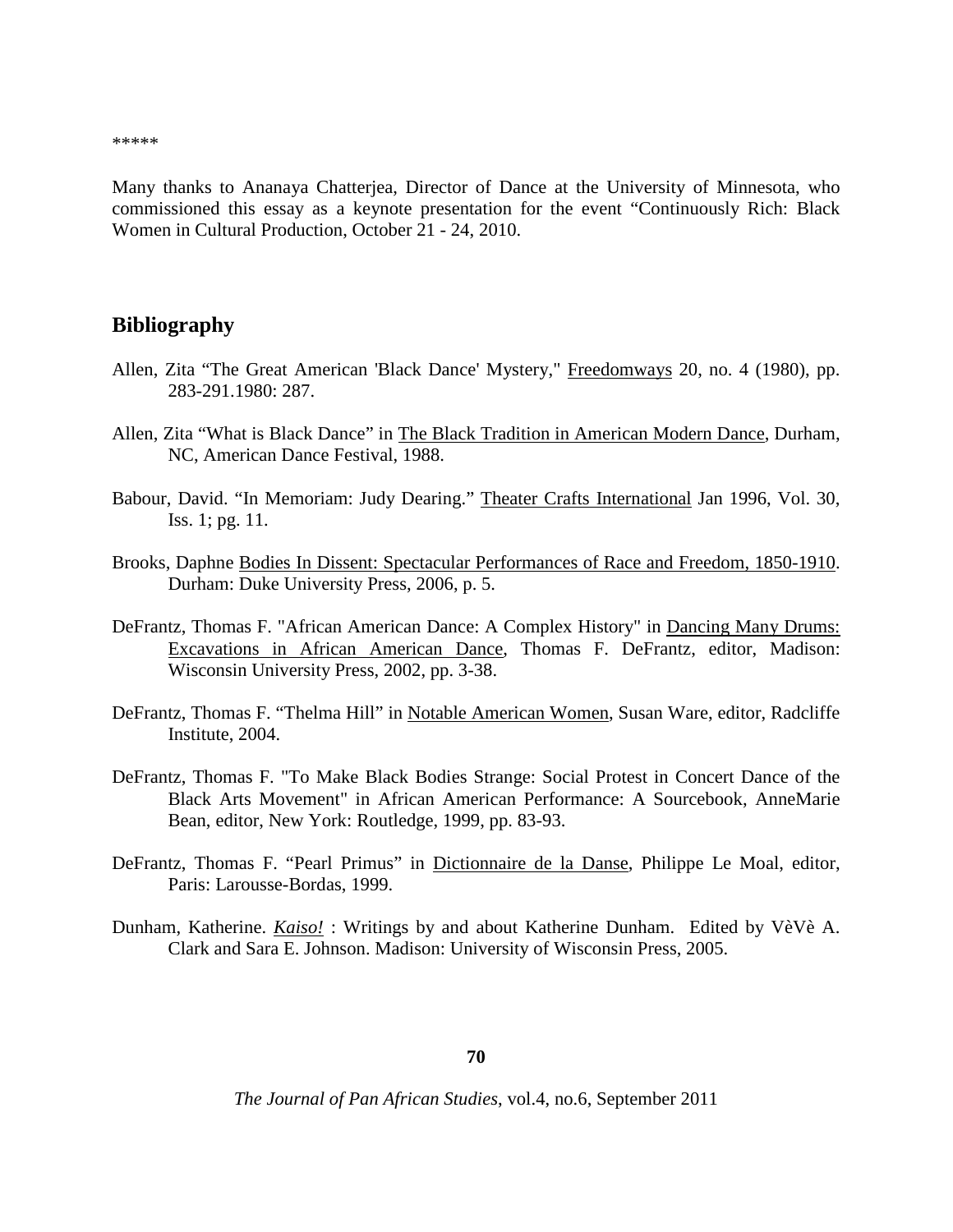- Gatzke, Gary, "Alumni News Spotlight: Dance Pioneer Down Under" http://www.juilliard.edu/alumni/aspot\_0409.html accessed October 10, 2010.
- Heidegger, Martin. Being and Time. Malden, MA: Blackwell Publishing, (1927) 1962.
- Johnson, Carole. "Modern Organization for Dance Evolvement" The Feet, MODE, New York, June, 1970: 2, 7.
- Deleuze, Gilles and Félix Guattari, A Thousand Plateaus. London: The Continuum Publishing Company, 1987.
- Derrida, Jacques. "Choreographies" by Jacques Derrida and Christie V. McDonald in Bodies of the Text: Dance as Theory , Literature as Dance edited by Ellen W. Goellner and Jacqueline Shea Murphy, New Brunswick: Rutgers University Press, 1995, pp. 141-156
- Foucault, Michel. The History of Sexuality: An Introduction, Victoria: Penguin Books, 1977.
- Merleau-Ponty, Maurice. Phenomenology of Perception, New York: Routledge, (1945) 1958.
- McDaniel, Eleanor H. "Philly native dances for Black rights: Carole Johnson takes her act `down under'" Philadelphia Tribune, March 20, 2001, np.
- Perpener, John O. III African-American Concert Dance: The Harlem Renaissance and Beyond". Urbana: University of Chicago Press, 2001.
- Perkins, Kathy A., editor. African Women Playwrights**.** Champaign, University of Illinois Press, 2008.
- **------** Contemporary Plays by Women of Color: An Anthology. Kathy A. Perkins and Roberta Uno, eds. New York: Routledge, 1996.
- ------ Black Female Playwrights: An Anthology of Plays before 1950 Bloomington: Indiana University Press, 1990.
- ------ Black South African Women: An Anthology of Plays. New York: Routledge, 1998.
- ------ Selected Plays by Alice Childress. Evanston: Northwestern University Press, 2011.
- ------ Strange Fruit: Plays on Lynching by American Women. Kathy A. Perkins and Judith L. Stephens, eds. Bloomington: Indiana University Press, 1998.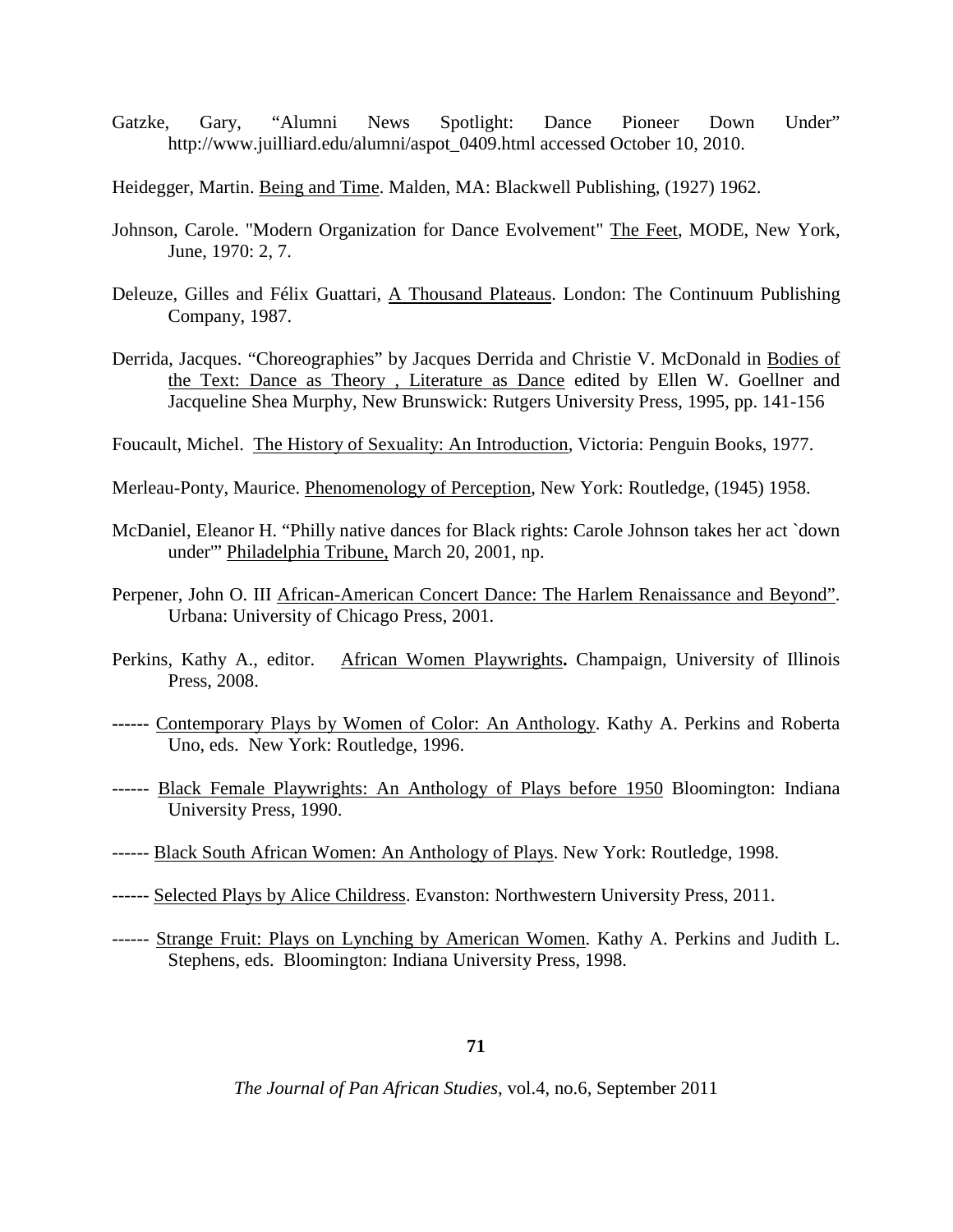- Perpener, John O. III. African-American Concert Dance: The Harlem Renaissance and Beyond . Urbana: University of Illinois Press, 2001.
- Primus, Pearl, "Primitive African Dance (and Its Influence on the Churches of the South)" in The Dance Encyclopedia, compiled and edited by Anatole Chujoy and P. W. Manchester, New York: Simon and Schuster, 1949.
- Sinclair, Abiola "Media Watch: Costume Designer Judy Dearing Dead at 55." New York Amsterdam News. Oct 1, 1995, p. 28.
- Sullivan, Ronald. "Judy Dearing, Costume Designer And Former Dancer, Dies at 55" New York Times Oct 4, 1995, p. B8.

# **Notes**

-

- 1. Brooks, Daphne Bodies In Dissent: Spectacular Performances of Race and Freedom, 1850-1910. Durham: Duke University Press, 2006, p. 5.
- 2. Please see Heidegger, Martin. Being and Time. Malden, MA: Blackwell Publishing, (1927) 1962; Deleuze, Gilles and Félix Guattari, A Thousand Plateaus. London: The Continuum Publishing Company, 1987; Derrida, Jacques. "Choreographies" by Jacques Derrida and Christie V. McDonald in Bodies of the Text: Dance as Theory , Literature as Dance edited by Ellen W. Goellner and Jacqueline Shea Murphy, New Brunswick: Rutgers University Press, 1995, pp. 141-156; Foucault, Michel. The History of Sexuality: An Introduction, Victoria: Penguin Books, 1977; Merleau-Ponty, Maurice. Phenomenology of Perception, New York: Routledge, (1945) 1958.
- 3. Allen, Zita "The Great American 'Black Dance' Mystery," Freedomways 20, no. 4 (1980), pp. 283-291.1980: 287.
- 4. Allen, Zita "What is Black Dance" in The Black Tradition in American Modern Dance, Durham, NC, American Dance Festival, 1988.
- 5. Allen, Zita, Black Women Leaders of the Civil Rights Movement (African-American Experience). Danbury, CT: Scholastic Library Publishing, 1996
- 6. Please see http://InfiniteBody.blogspot.com/.
- 7 Please see DeFrantz, Thomas F. "To Make Black Bodies Strange," for an overview of Dance in the Black Arts Movement.
- 8. Johnson, Carole. "Modern Organization for Dance Evolvement" The Feet, MODE, New York, June, 1970: 2, 7.
- 9. McDaniel, Eleanor H. "Philly native dances for Black rights: Carole Johnson takes her act `down under'" Philadelphia Tribune March 20, 2001.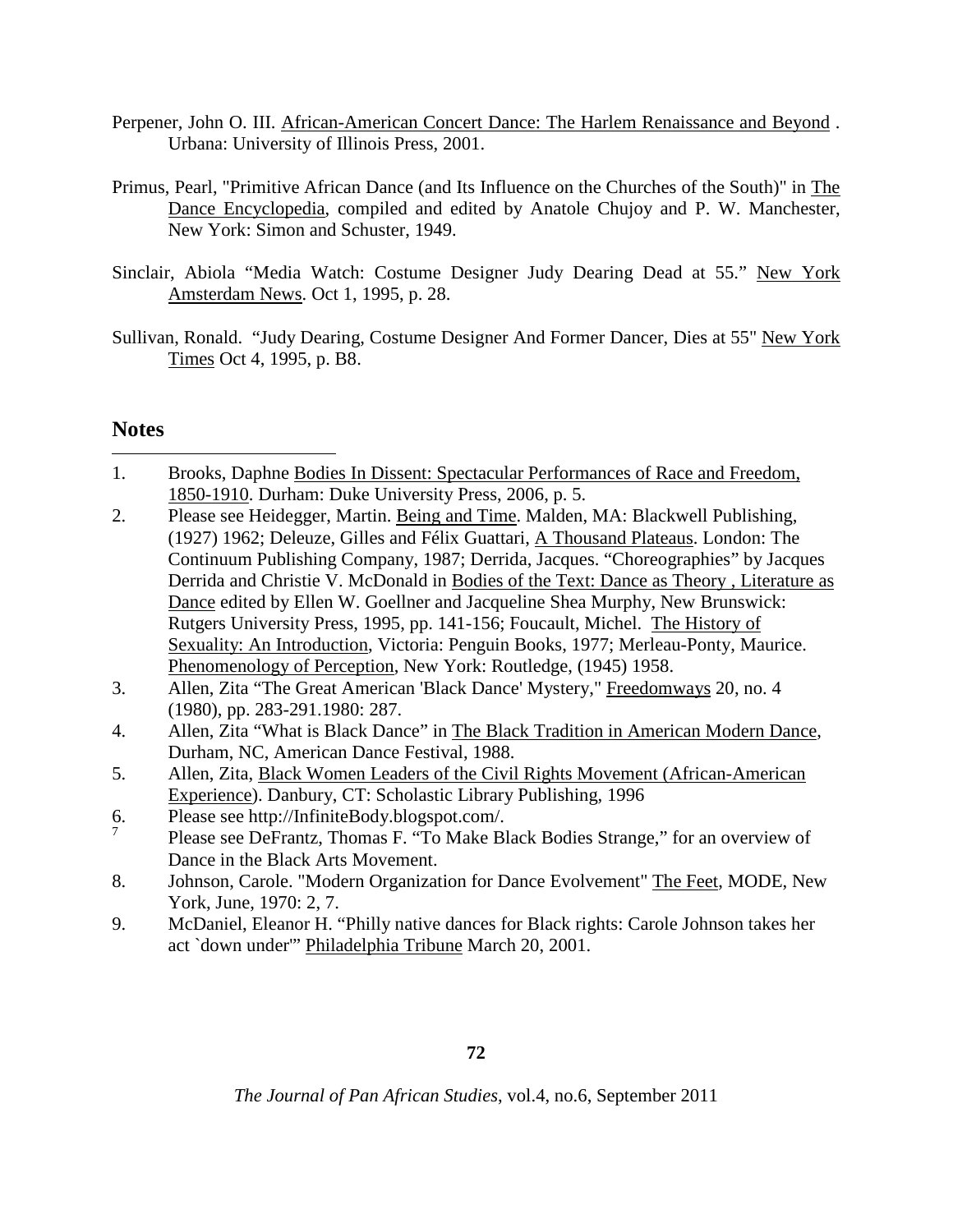10. See also Gary Gatzke, "Alumni News Spotlight: Dance Pioneer Down Under" http://www.juilliard.edu/alumni/aspot\_0409.html accessed October 10, 2010.

<u>.</u>

- <sup>11</sup> Photo at http://www.thirteen.org/insidethirteen/tag/black-journal/ accessed October 10, 2010.
- 12. Please see DeFrantz, Thomas F. "Thelma Hill" in Notable American Women, Susan Ware, editor, Radcliffe Institute, 2004.
- 13. Notwithstanding her excellence and extensive influence, there are extremely few published accounts of Thelma Hill's life or times. Don McDonagh wrote her obituary "Thelma 'Mother' Hill, Dies at 53; Noted Teacher of Black Dancers" for the New York Times 23 November 1977. Dawn Lille Hurwitz details Hill's influence in the New York Negro Ballet in her essay "The New York Negro Ballet in Great Britain" included in Dancing Many Drums: Excavations in African American Dance, edited by Thomas F. DeFrantz (Madison: University of Wisconsin Press, 2002). The evocative, short documentary film "Remembering Thelma" (1981, available from Women Make Movies) by Kathe Sandler includes still imagery and reminiscences by several dance associates including Truitte and Carmen de Lavallade.
- <sup>14</sup> See Dunham Katherine "The Dunham Schools" in <u>Kaiso!</u>, pp. 479-480.
- 15. The Ailey School and the Juilliard School are two institutions that include academic offerings among conservatory-styled training.
- 16. See Philadanco website, http://www.philadanco.org/, accessed October 10, 2010.
- 17. Please see DeFrantz, Thomas F. "African American Dance: A Complex History" in Dancing Many Drums: Excavations in African American Dance, Thomas F. DeFrantz, editor, Wisconsin University Press, 2002, pp. 3-38.
- 18. See Perpener, John O. III African-American Concert Dance: The Harlem Renaissance and Beyond". Urbana: University of Chicago Press, 2001.
- 19. See chasama website, http://www.chashama.org/info/info-about\_us.htm, accessed October 10, 2010.
- 20. Performances of Stripped were interrupted by the ASPCA amid complaints that Weeks had harmed a living animal. The complaints were unfounded, but the performance continued with replacement chickens purchased from a local grocery store. Personal communication with the author, June, 2010.
- 21. See http://bdixongottschild.com/about/ for the author's biography.
- 22. Gottschild's remarkable books include The Black Dancing Body  $A$  Geography From Coon to Cool, (Palgrave-Macmillan, 2003), Waltzing in the Dark: African American Vaudeville and Race Politics in the Swing Era (Palgrave-Macmillan, 2000) and Digging the Africanist Presence in American Performance: Dance and Other Contexts (Greenwood, 1996). She is reportedly at work on a study of Joan Myers Brown and African American presence in Ballet in Philadelphia.